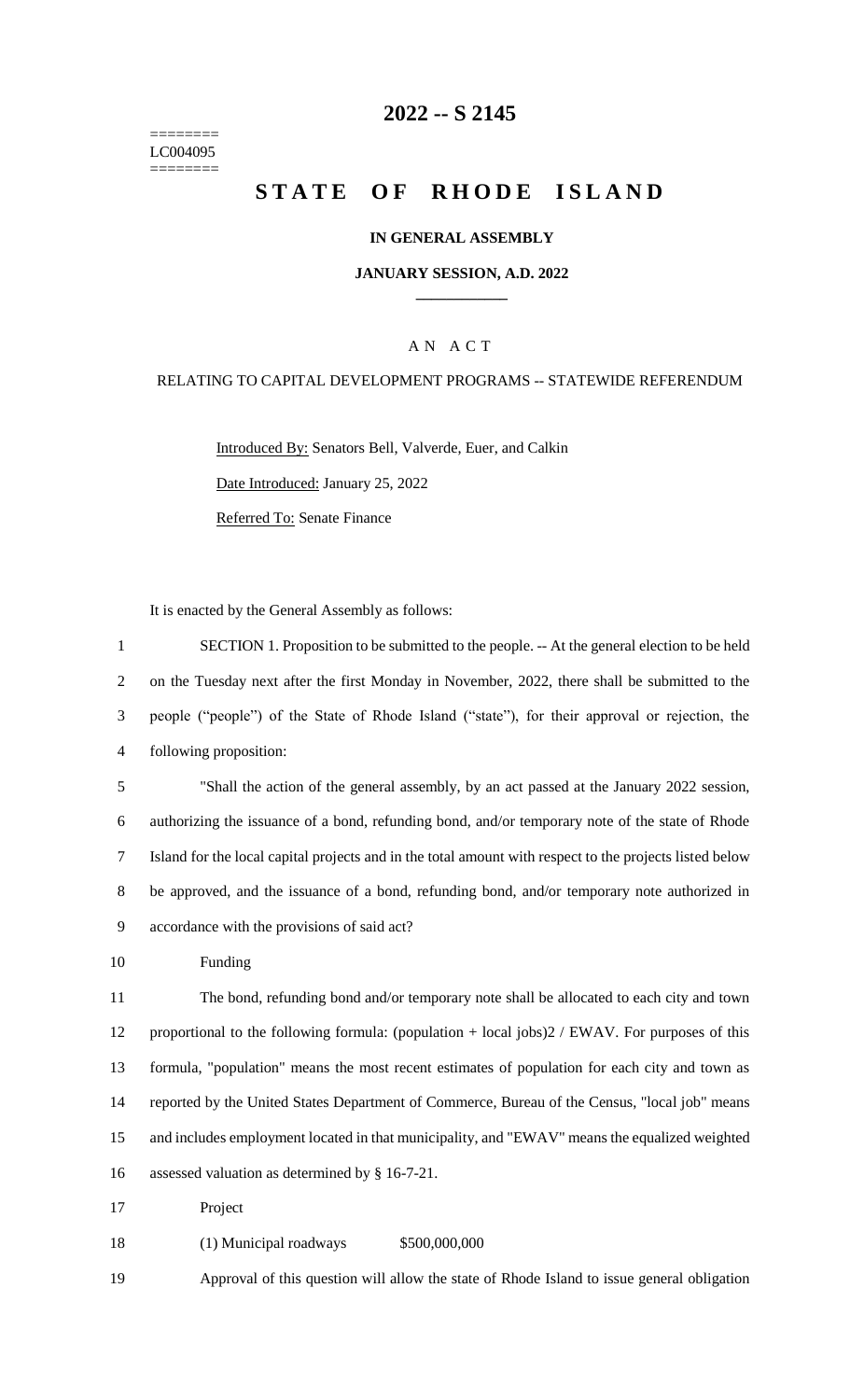bonds, refunding bonds, and/or temporary notes in an amount not to exceed five hundred million dollars (\$500,000,000) for improvement of local roadways. All such roadway designs shall comply with § 24-16-2. These funds may only be used for the repair and improvement of existing roads and shall not be used for the construction of new roads or the expansion, widening or lengthening

of existing roads.

## (2) Municipal pedestrian spaces and infrastructure improvement \$125,000,000

 Approval of this question will allow the state of Rhode Island to issue a general obligation 8 bond, refunding bond, and/or temporary note in an amount not to exceed one hundred twenty-five million dollars (\$125,000,000) for the construction and/or improvement of municipal pedestrian spaces and infrastructure.

### (3) Municipal Bikeway Development Program \$125,000,000

 Approval of this question will allow the state of Rhode Island to issue a general obligation bond, refunding bond, and/or temporary note in an amount not to exceed one hundred twenty-five million dollars (\$125,000,000) for the construction and/or improvement of municipal bicycle infrastructure.

## (4) Municipal parks \$250,000,000

 Approval of this question will allow the state of Rhode Island to issue a general obligation bond, refunding bond, and/or temporary note in an amount not to exceed two hundred fifty million dollars (\$250,000,000) for the construction and/or improvement of local municipal parks."

 SECTION 2. Ballot labels and applicability of general election laws. -- The secretary of state shall prepare and deliver to the state board of elections ballot labels for each of the projects provided for in Section 1 hereof with the designations "approve" or "reject" provided next to the description of each such project to enable voters to approve or reject each such proposition. The general election laws, so far as consistent herewith, shall apply to this proposition.

 SECTION 3. Approval of projects by people. -- If a majority of the people voting on the proposition in Section 1 hereof shall vote to approve any project stated therein, said project shall be deemed to be approved by the people. The authority to issue bonds, refunding bonds and/or temporary notes of the state shall be limited to the aggregate amount for all such projects as set forth in the proposition, which has been approved by the people.

 SECTION 4. Bonds for capital development program. -- The general treasurer is hereby authorized and empowered, with the approval of the governor, and in accordance with the provisions of this act to issue capital development bonds in serial form, in the name of and on behalf of the state of Rhode Island, in amounts as may be specified by the governor in an aggregate principal amount not to exceed the total amount for all projects approved by the people and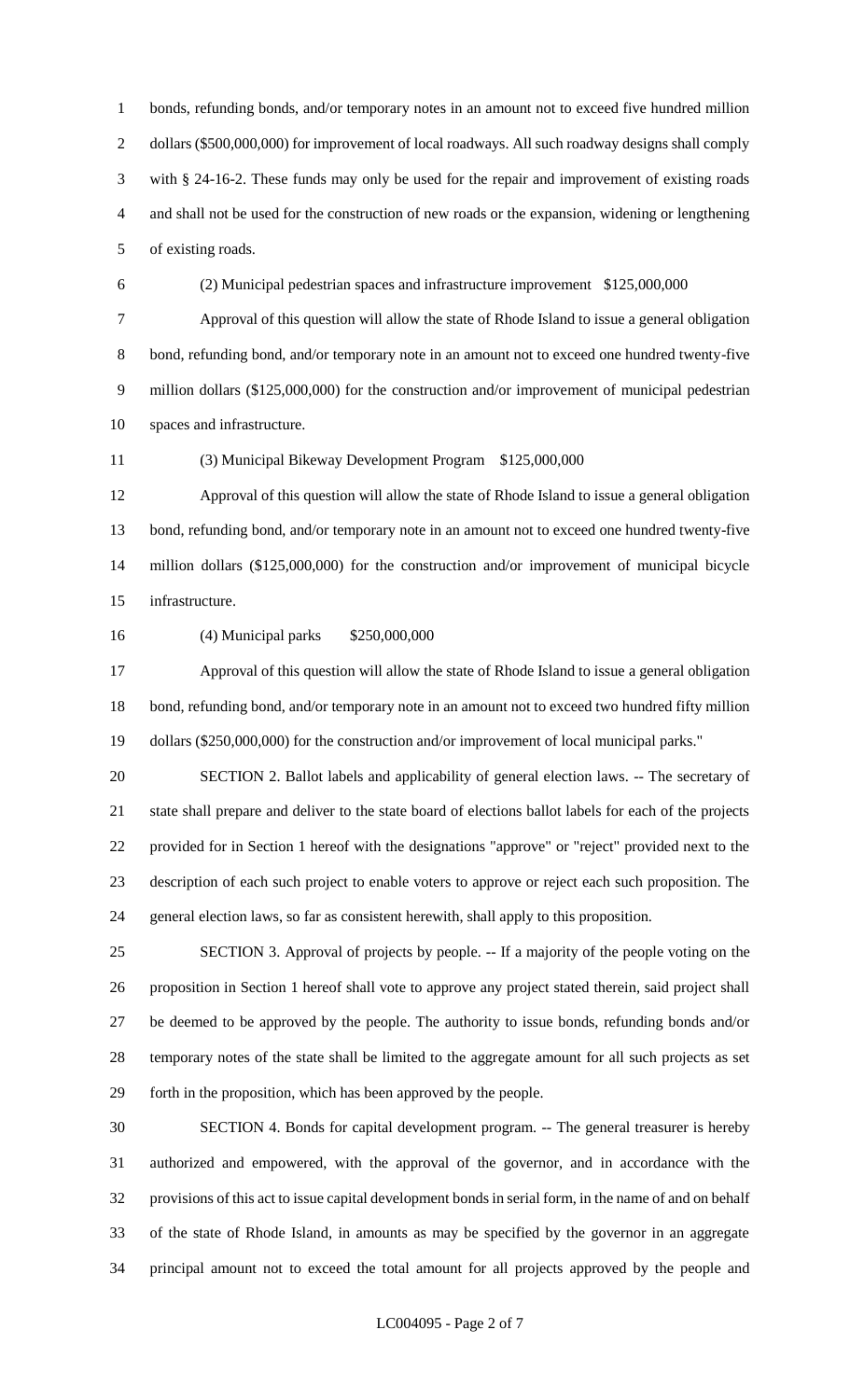designated as "capital development loan of 2022 bonds." Provided, however, that the aggregate principal amount of such capital development bonds and of any temporary notes outstanding at any one time issued in anticipation thereof pursuant to Section 7 hereof shall not exceed the total amount for all such projects approved by the people. All provisions in this act relating to "bonds" shall also be deemed to apply to "refunding bonds."

 Capital development bonds issued under this act shall be in denominations of one thousand dollars (\$1,000) each, or multiples thereof, and shall be payable in any coin or currency of the United States which at the time of payment shall be legal tender for public and private debts.

 These capital development bonds shall bear such date or dates, mature at specified time or times, but not mature beyond the end of the twentieth state fiscal year following the fiscal year in which they are issued; bear interest payable semi-annually at a specified rate or different or varying rates; be payable at designated time or times at specified place or places; be subject to express terms of redemption or recall, with or without premium; be in a form, with or without interest coupons attached; carry such registration, conversion, reconversion, transfer, debt retirement, acceleration and other provisions as may be fixed by the general treasurer, with the approval of the governor, upon each issue of such capital development bonds at the time of each issue. Whenever the governor shall approve the issuance of such capital development bonds, the governor's approval shall be certified to the secretary of state; the bonds shall be signed by the general treasurer and countersigned by the secretary of state and shall bear the seal of the state. The signature approval of the governor shall be endorsed on each bond.

 SECTION 5. Refunding bonds for 2022 capital development program. -- The general treasurer is hereby authorized and empowered, with the approval of the governor, and in accordance with the provisions of this act, to issue bonds to refund the 2022 capital development program bonds, in the name of and on behalf of the state, in amounts as may be specified by the governor in an aggregate principal amount not to exceed the total amount approved by the people, to be designated as "capital development program loan of 2022 refunding bonds" (hereinafter "refunding bonds"). The general treasurer with the approval of the governor shall fix the terms and form of any refunding bonds issued under this act in the same manner as the capital development bonds issued under this act, except that the refunding bonds may not mature more than twenty (20) years from the date of original issue of the capital development bonds being refunded. The proceeds of the refunding bonds, exclusive of any premium and accrual interest and net the underwriters' cost, and cost of bond insurance, shall, upon their receipt, be paid by the general treasurer immediately to the paying agent for the capital development bonds which are to be called and prepaid. The paying agent shall hold the refunding bond proceeds in trust until they are applied to prepay the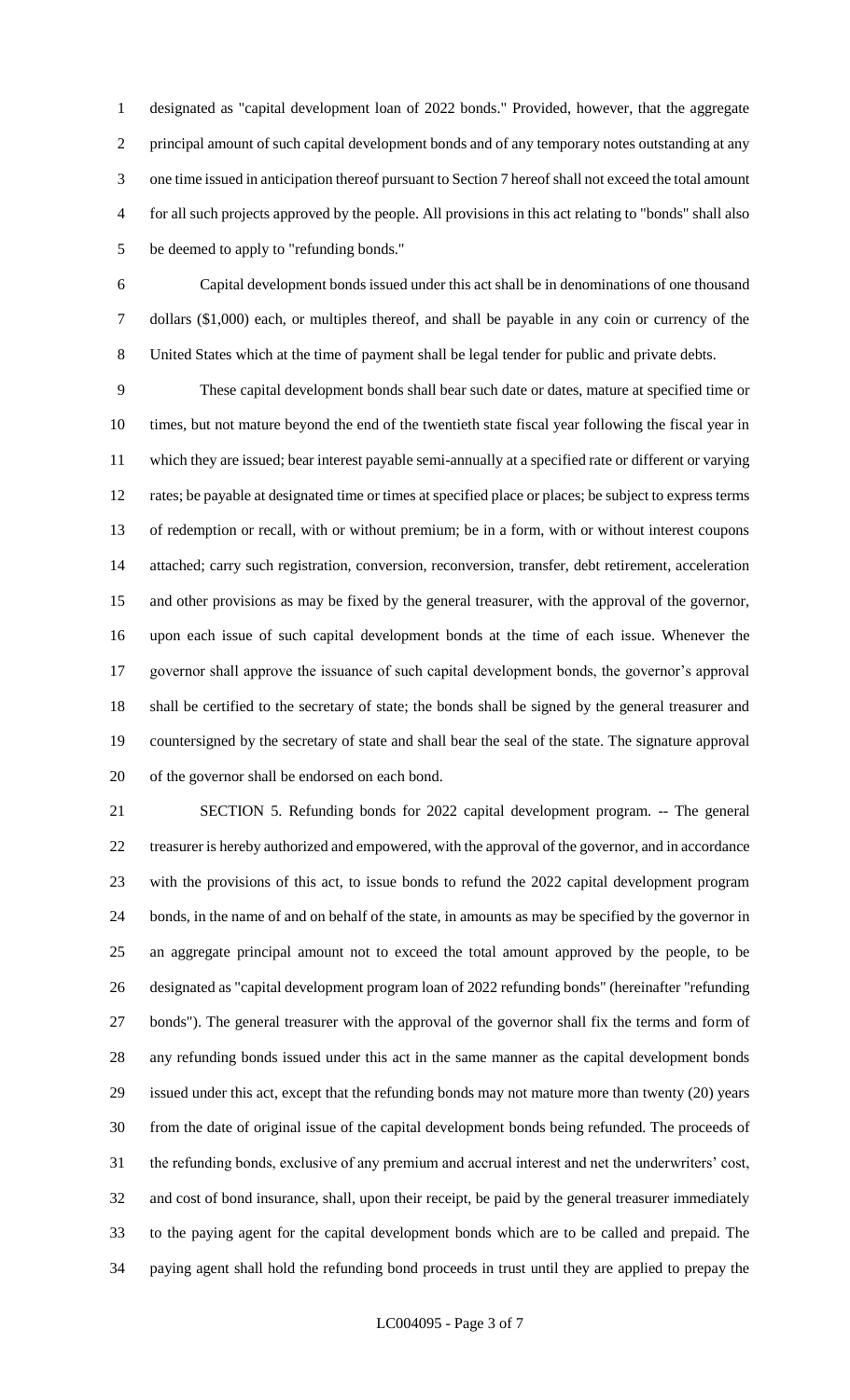capital development bonds. While the proceeds are held in trust, the proceeds may be invested for the benefit of the state in obligations of the United States of America or the State of Rhode Island.

 If the general treasurer shall deposit with the paying agent for the capital development bonds the proceeds of the refunding bonds, or proceeds from other sources, amounts that, when invested in obligations of the United States or the state of Rhode Island, are sufficient to pay all principal, interest, and premium, if any, on the capital development bonds until these bonds are called for prepayment, then such capital development bonds shall not be considered debts of the State of Rhode Island for any purpose starting from the date of deposit of such monies with the paying agent. The refunding bonds shall continue to be a debt of the state until paid.

 The term "bond" shall include "note," and the term "refunding bonds" shall include "refunding notes" when used in this act.

 SECTION 6. Proceeds of capital development program. -- The general treasurer is directed to deposit the proceeds from the sale of capital development bonds issued under this act, exclusive of premiums and accrued interest and net the underwriters' cost, and cost of bond insurance, in one or more of the depositories in which the funds of the state may be lawfully kept in special accounts (hereinafter cumulatively referred to as "such capital development bond fund") appropriately designated for each of the projects set forth in Section 1 hereof which shall have been approved by the people to be used for the purpose of paying the cost of all such projects so approved.

 All monies in the capital development bond fund shall be expended for the purposes specified in the proposition provided for in Section 1 hereof under the direction and supervision of the director of administration (hereinafter referred to as "director"). The director, or designee, shall be vested with all power and authority necessary or incidental to the purposes of this act, including, but not limited to, the following authority:

 (1) To acquire land or other real property or any interest, estate, or right therein as may be necessary or advantageous to accomplish the purposes of this act;

 (2) To direct payment for the preparation of any reports, plans and specifications, and relocation expenses and other costs such as for furnishings, equipment designing, inspecting, and engineering, required in connection with the implementation of any projects set forth in Section 1 hereof;

 (3) To direct payment for the costs of construction, rehabilitation, enlargement, provision of service utilities, and razing of facilities, and other improvements to land in connection with the implementation of any projects set forth in Section 1 hereof; and

 (4) To direct payment for the cost of equipment, supplies, devices, materials, and labor for repair, renovation, or conversion of systems and structures as necessary for the 2022 capital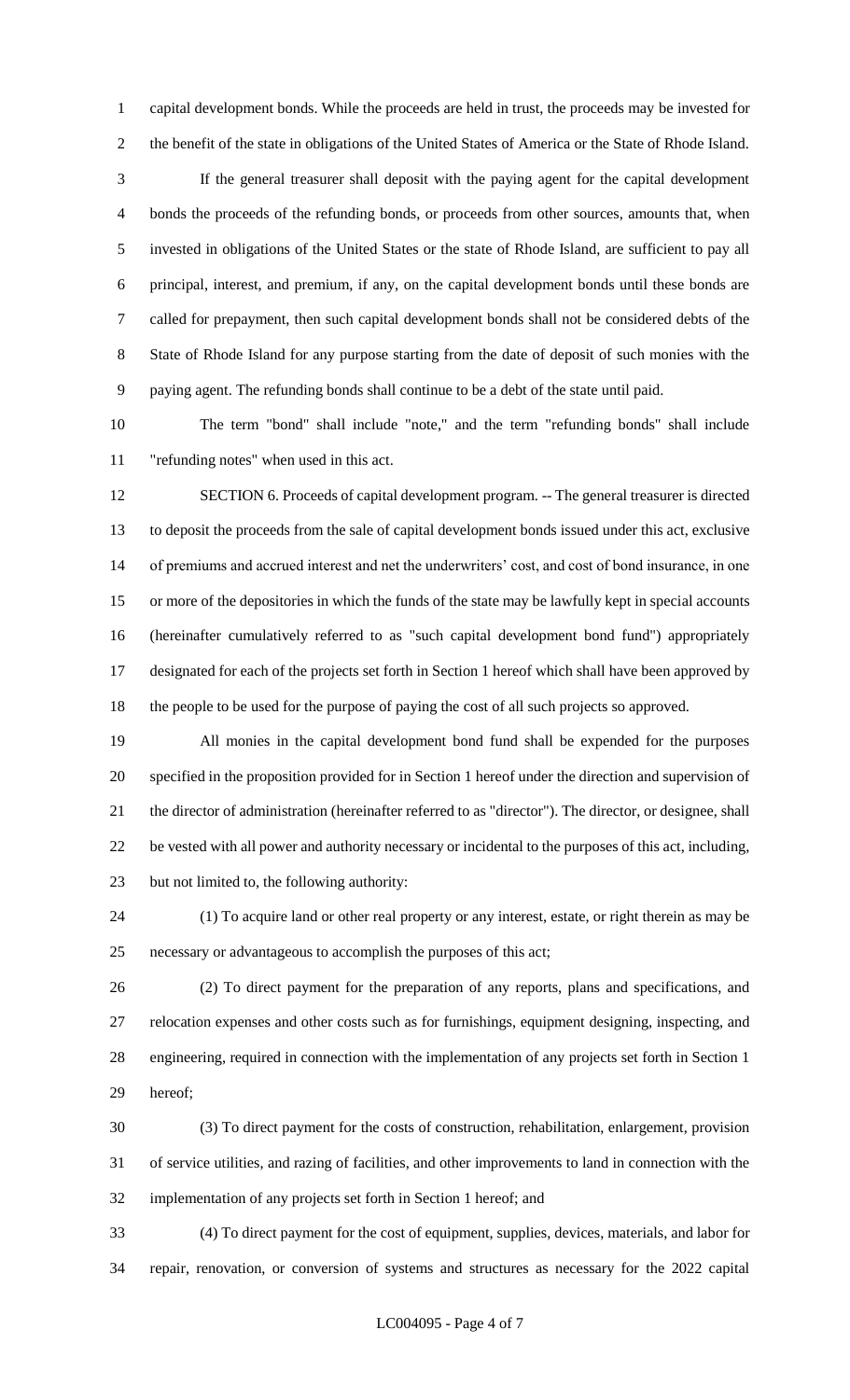development program bonds or notes hereunder from the proceeds thereof. No funds shall be expended in excess of the amount of the capital development bond fund designated for each project authorized in Section 1 hereof.

 SECTION 7. Sale of bonds and notes. -- Any bonds or notes issued under the authority of this act shall be sold at not less than the principal amount thereof, in such mode and on such terms and conditions as the general treasurer, with the approval of the governor, shall deem to be in the best interests of the state.

 Any bonds or notes issued under the provisions of this act and coupons on any capital development bonds, if properly executed by the manual or electronic signatures of officers of the state in office on the date of execution, shall be valid and binding according to their tenor, notwithstanding that before the delivery thereof and payment therefor, any or all such officers shall for any reason have ceased to hold office.

 SECTION 8. Bonds and notes to be tax exempt and general obligations of the state. -- All bonds and notes issued under the authority of this act shall be exempt from taxation in the state and shall be general obligations of the state, and the full faith and credit of the state is hereby pledged 16 for the due payment of the principal and interest on each of such the bonds and notes as the same shall become due.

 SECTION 9. Investment of monies in fund. -- All monies in the capital development fund not immediately required for payment pursuant to the provisions of this act may be invested by the investment commission, as established by chapter 10 of title 35, entitled "state investment commission," pursuant to the provisions of such chapter; provided, however, that the securities in which the capital development fund is invested shall remain a part of the capital development fund until exchanged for other securities; and provided further, that the income from investments of the capital development fund shall become a part of the general fund of the state and shall be applied to the payment of debt service charges of the state, unless directed by federal law or regulation to be used for some other purpose, or to the extent necessary, to rebate to the United States treasury any income from investments (including gains from the disposition of investments) of proceeds of bonds or notes to the extent deemed necessary to exempt (in whole or in part) the interest paid on such bonds or notes from federal income taxation.

 SECTION 10. Appropriation. -- To the extent the debt service on these bonds is not otherwise provided, a sum sufficient to pay the interest and principal due each year on bonds and notes hereunder is hereby annually appropriated out of any money in the treasury not otherwise appropriated.

SECTION 11. Advances from general fund. -- The general treasurer is authorized, with the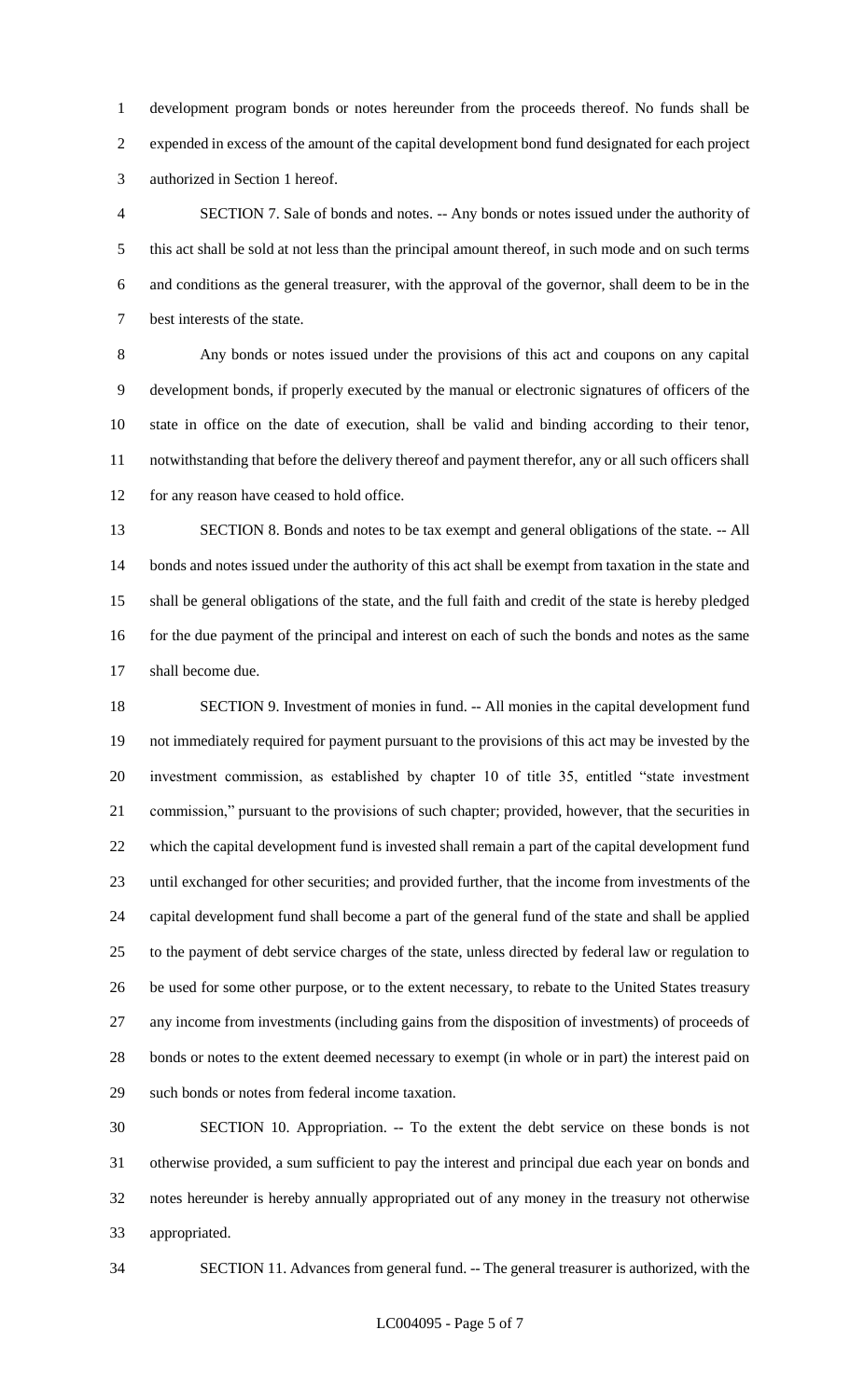approval of the director and the governor, in anticipation of the issuance of notes or bonds under the authority of this act, to advance to the capital development bond fund for the purposes specified in Section 1 hereof, any funds of the state not specifically held for any particular purpose; provided, however, that all advances made to the capital development bond fund shall be returned to the general fund from the capital development bond fund forthwith upon the receipt by the capital development fund of proceeds resulting from the issue of notes or bonds to the extent of such advances.

 SECTION 12. Federal assistance and private funds. -- In carrying out this act, the director, or designee, is authorized on behalf of the state, with the approval of the governor, to apply for and accept any federal assistance which may become available for the purpose of this act, whether in the form of loan or grant or otherwise, to accept the provision of any federal legislation therefor, to enter into, act and carry out contracts in connection therewith, to act as agent for the federal government in connection therewith, or to designate a subordinate so to act. Where federal assistance is made available, the project shall be carried out in accordance with applicable federal law, the rules and regulations thereunder and the contract or contracts providing for federal assistance, notwithstanding any contrary provisions of state law. Subject to the foregoing, any federal funds received for the purposes of this act shall be deposited in the capital development bond fund and expended as a part thereof. The director or designee may also utilize any private funds that may be made available for the purposes of this act.

 SECTION 13. Effective Date. -- Sections 1, 2, 3, 11, 12 and 13 of this act shall take effect upon passage. The remaining sections of this act shall take effect when and if the state board of elections shall certify to the secretary of state that a majority of the qualified electors voting on the proposition contained in Section 1 hereof have indicated their approval of all or any projects thereunder.

======== LC004095 ========